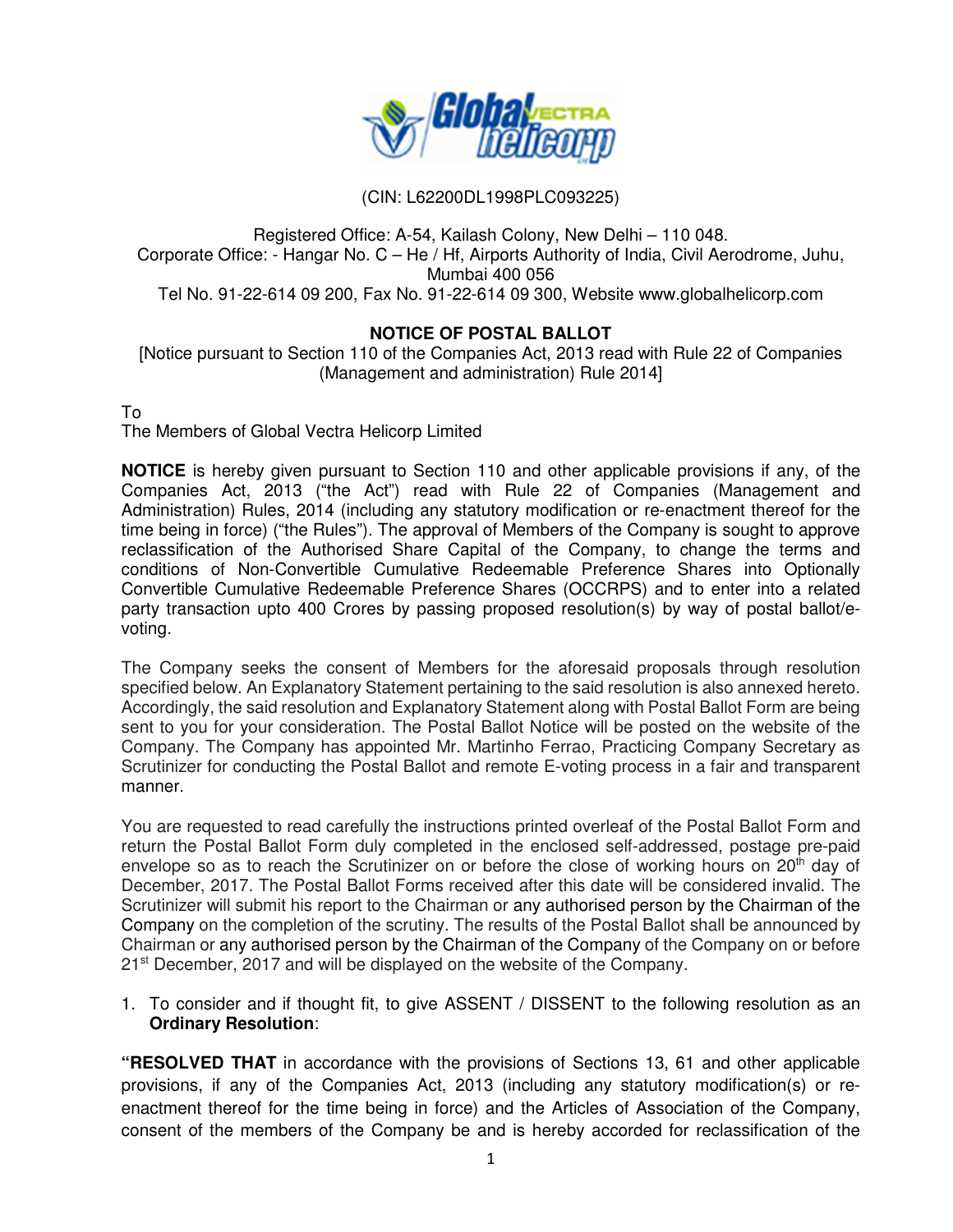Authorised Share Capital of the Company from Rs. 95,00,00,000/- (Rupees Ninety Five Crores only) divided into 2,50,00,000 (Two Crore Fifty Lakhs) equity shares of Rs. 10/- (Rupees Ten) each and 70,00,000 (Seventy Lakhs) 11% Non-Convertible Cumulative Redeemable Preference Shares of Rs. 100/- (Rupees one hundred) each to Rs. 95,00,00,000/- (Rupees Ninety Five Crores only) divided into 2,50,00,000 (Two Crore Fifty Lakhs) equity shares of Rs. 10 (Rupees Ten) each and 7,00,00,000 (Seven Crores) Preference Shares of Rs. 10/- (Rupees Ten) each and consequently the existing Clause V of the Memorandum of Association of the Company, relating to the Share Capital be and is hereby altered by deleting the same and substituting in its place and stead, the following new Clause V:

V. The Authorise Share Capital of the Company is Rs. 95,00,00,000/- (Rupees Ninety-Five Crores only) divided into 2,50,00,000 (Two Crore Fifty Lakhs) equity shares of Rs. 10/- (Rupees Ten) each and 7,00,00,000 (Seven Crores) Preference Shares of Rs. 10/- (Rupees Ten) each with the power to the Board to increase or reduce the capital of the Company and to divide the shares in capital for the time being into several classes and to attach thereto respectively such preferential, deferred, qualified or special rights, privileges or conditions as may be determined by or in accordance with the Articles of Association of the privileges or conditions in such manner as may for the time being be provided by the Articles of Association of the Company.

**"RESOLVED FURTHER THAT** consequent upon the reclassification in the Share Capital, the Articles of Association stands amended as per Clause V of the Memorandum of Association.**"**

**"RESOLVED FURTHER THAT** for the purpose of giving effect to this resolution, any one of the Director of the Company or Chief Executive Officer of the Company or Company Secretary of the Company be and are hereby authorised severally to take all such steps and actions and give such directions as they may in their absolute discretion deem necessary and to settle any question that may arise in this regard, without being required to seek any further consent or approval of the Members or otherwise to the end and intent that the Members shall be deemed to have given their approval thereto expressly by authority of this resolution.**"**

2. To consider and if thought fit, to give ASSENT / DISSENT to the following resolution as a **Special Resolution**:

"**RESOLVED THAT** pursuant to the provisions of Section 48, 55, 62 & 42 and other applicable provisions if any, of the Companies Act, 2013 (including any statutory modification or re-enactment thereof, for the time being in force), and in accordance with the provisions of the Memorandum of Association and Articles of Association of the Company, the Listing Agreements entered into by the Company with the Stock Exchange(s) where the Company's shares are listed, subject to the approvals of the National Company Law Tribunal (NCLT), Government of India (GOI) and Reserve Bank of India (RBI), where necessary, and subject to the Regulations / guidelines, if any, prescribed by the Securities and Exchange Board of India ("SEBI") or any other relevant authority from time to time to the extent applicable, and such other approvals, permissions and sanctions as may be considered necessary by the Board of Directors of the Company (hereafter referred to as the "Board", which term shall be deemed to include a duly authorized committee thereof, for the time being exercising the powers conferred by the Board) and subject to such conditions or modifications as may be prescribed by any of them in granting any such approvals, permissions and sanctions and which may be agreed by the Board, the consent of the board be and is hereby accorded and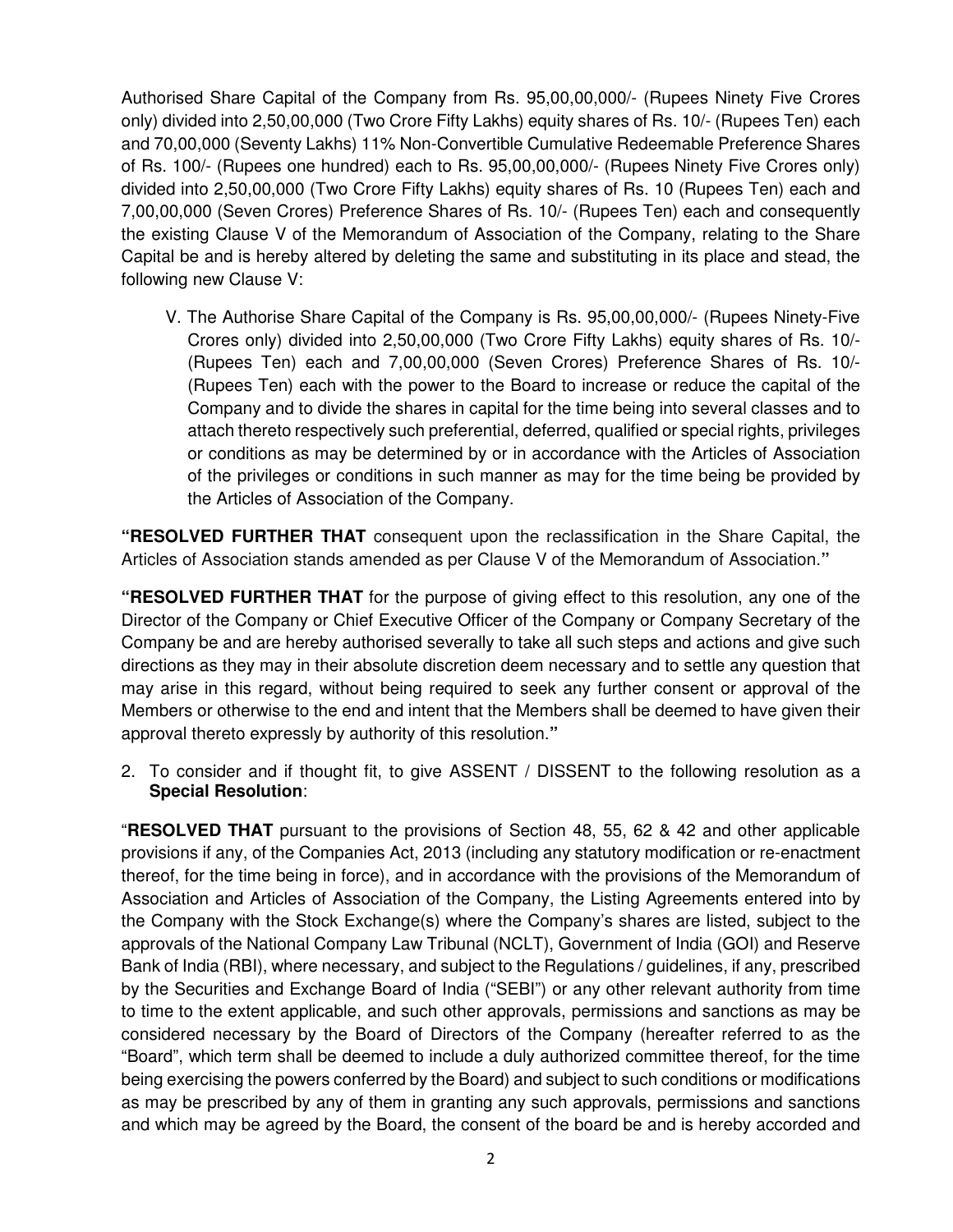consequent to the approval of Preference shareholders of the company, consent of the members be and is hereby accorded that the paid up Preference Share Capital of Rs.65,93,49,000/ consisting of 65,93,490 (Sixty Five Lakhs Ninety Three Thousand Four Hundred Ninety ) 5.46% Non-Convertible Cumulative Redeemable Preference Shares of Rs. 100/- (Rupees One hundred) each be altered as 6,59,34,900 (Six Crores Fifty-Nine Lakhs Thirty Four Thousand Nine Hundred only) Optionally Convertible Cumulative Redeemable Preference Shares of Rs. 10/- (Rupees Ten each) with an option to convert the same into 73,26,100 Equity Shares of Rs. 10/- each issued at a premium of Rs. 80/- per shares on the terms and conditions given below"

- Issue price: 6,59,34,900 (Six Crores Fifty-Nine Lakhs Thirty Four Thousand Nine Hundred only) Optionally Convertible Cumulative Redeemable Preference Shares of Rs. 10/- (Rupees Ten each) with an option to convert the same into 73,26,100 Equity Shares of Rs. 10/- each issued at a premium of Rs. 80/- per shares
- Rate of Dividend: Dividend rate will be 6.05% p.a. (on the face value) which will remain fixed over the tenure of the OCCRPS.
- Cumulative: The OCCRPS will carry Cumulative dividend right.
- Tenure & Conversion / Redemption Terms: The amount on each OCCRPS shall be either redeemed at Rs. 10/- or converted into Equity Shares of Rs. 10/- each issued at a premium of Rs. 80/- at any time at the option of the Company, but not later than 10 years from the date they were to be due for redemption.
- Priority with respect to payment of dividend or repayment of capital: The OCCRPS will carry a preferential right vis-à-vis equity shares of the Company with respect to the payment of dividend and repayment of capital during winding up.
- Participation in surplus funds: The OCCRPS shall be non-participating in the surplus funds and profits, on winding up which may remain after the entire capital has been repaid.
- Voting rights: The OCCRPS shall carry voting rights as prescribed under the provisions of the Companies Act,2013.

"**RESOLVED FURTHER THAT** the equity shares of the Company to be allotted upon conversion of the Optionally Convertible Cumulative Redeemable Preference Shares, in accordance with the terms above, shall be subject to the provisions V of the Memorandum of Association and Articles of Association of the Company and shall rank paripassu in all respects including as to dividend, with the existing fully paid up equity shares of face value of Rs. 10/- each of the Company."

"**RESOLVED FURTHER THAT** any one of the Director of the Company or Chief Executive Officer of the Company or Company Secretary of the Company be and are hereby severally authorised to do all such acts, deeds and things as may be necessary for giving effect to the above resolution."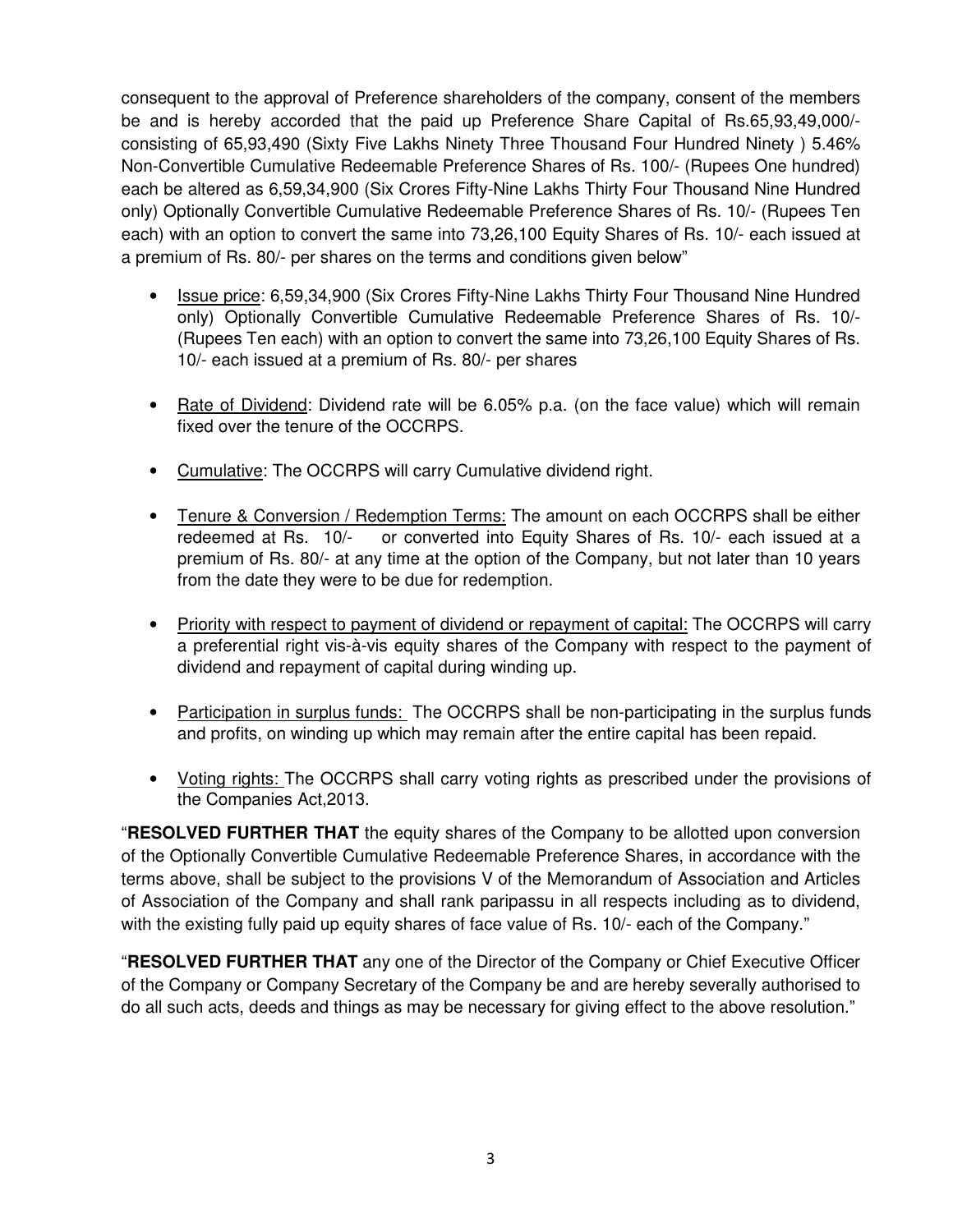3. To consider and if thought fit, to give ASSENT / DISSENT to the following resolution as a **Special Resolution**:

"**RESOLVED THAT** pursuant to the provisions of Section 188 and other applicable provisions, if any of the Companies Act, 2013 (including any statutory modification(s) or re-enactment(s) thereof for the time being in force) (hereinafter referred to as 'the Act') , read with the applicable provisions of the Companies ( Meetings of the Board and its powers ) Rules, 2014 and all other provisions of applicable law / rules and subject to the approval / consent of such appropriate authorities, as may be accorded to the Board of Directors of the Company, { hereinafter referred to as the " Board", which term shall include any committee constituted by the Board of Directors of the Company or any person (s) authorised by the Board to exercise the power conferred on the Board of Directors of the Company by this resolution } for entering into related party transaction with AAA Rotor Limited, Vectra Investments Private Limited, Vectra Limited, U.K., Vectra Limited Hong Kong, Vectra IT Solutions Private Limited, Indo Copters Private Limited, Vectra Advance Engineering Private Limited and Venus Projects Limited by the Company by way of leasing, Maintenance, Repairs and overhaul Services, IT and ERP Services, loan, investment, guarantee (s) / security(ies), Letter of Credit, Buyers Credit, upto an amount of Rs. 400 Crores (Rupees Four Hundred Crores Only) during any financial year."

"**RESOLVED FURTHER THAT** the Board be and is hereby authorised to take from time to time all decisions and steps necessary or expedient or proper in respect of the above leasing, Maintenance, Repairs and overhaul Services, IT and ERP Services, loan, investment, guarantee (s) / security(ies), Letter of Credit, Buyers Credit, and further including variation of such timing, amount, terms, conditions etc., as it may, in its absolute discretion, deem appropriate for the purpose of giving effect to this Resolution."

> By Order of the Board of Directors For **Global Vectra Helicorp Limited**

> > Raakesh Soni Company Secretary

Place: Mumbai Date: September 7,2017

Registered Office A-54, Kailash Colony, New Delhi - 110 048

# **NOTES: -**

- 1. The Explanatory Statement pursuant to Section 102 (1) of the Act stating all material facts and the reasons for the proposal is annexed herewith.
- 2. In compliance with Sections 108 and 110 of the Companies Act, 2013 and the Rules made thereunder, the Company has provided the facility to Members to exercise their votes electronically and to vote on all resolutions through the e-voting service facility arranged by CDSL. The instructions for electronic voting are annexed to this Notice.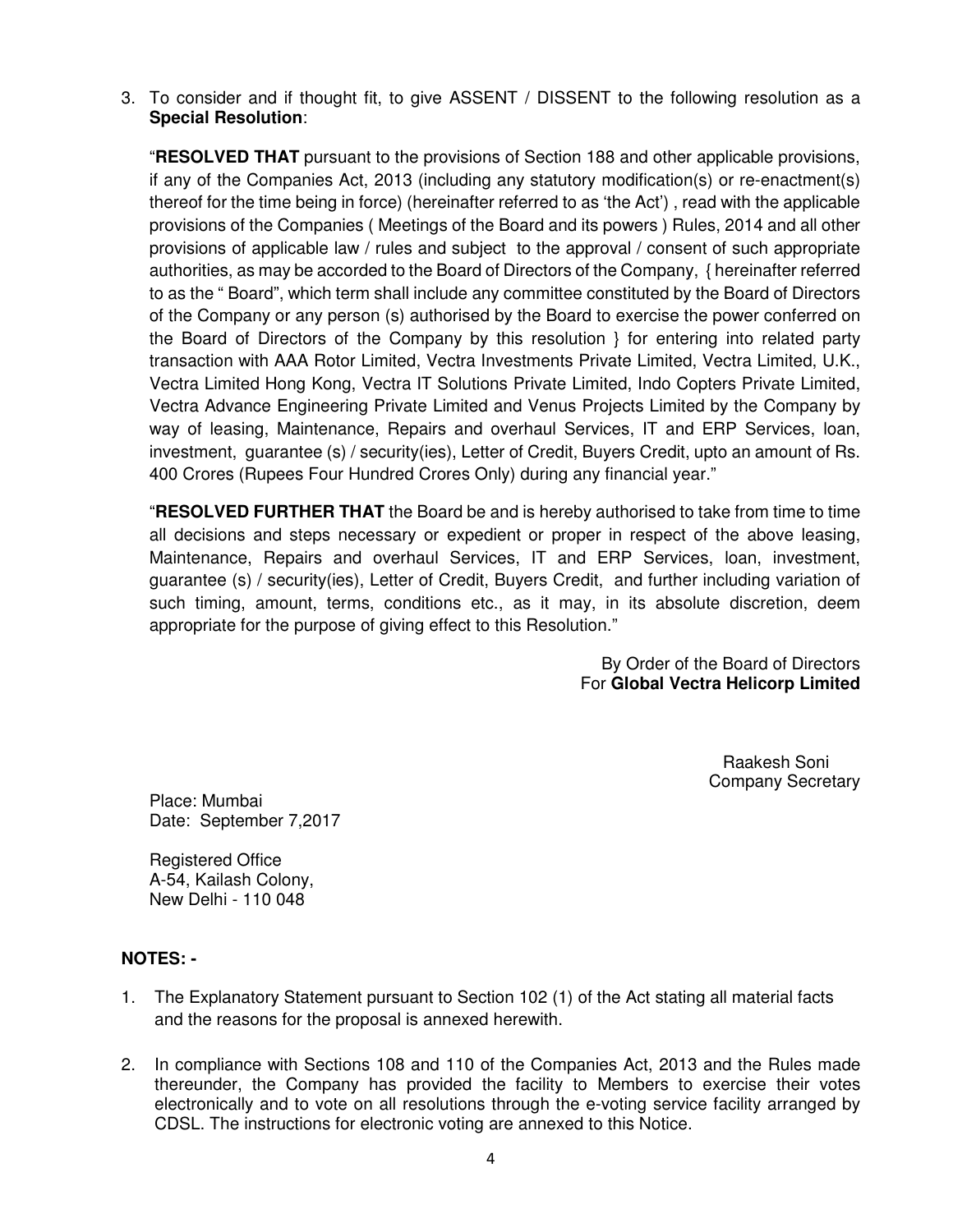- 3. Mr. Martinho Ferrao, Practicing Company Secretary has been appointed as Scrutinizer for conducting the E- Voting /Postal Ballot in accordance with the law in a fair and transparent manner.
- 4. The Company has engaged Central Depository Services (India) Limited ("CDSL") to offer Evoting facility to all its members enable them to cast their votes electronically. This notice is being sent to all the members, whose names appear in the Register of Members / Records of Depositories as on the close of working hours on Friday, 10<sup>th</sup> November, 2017 i.e. "the cut-off date". Voting Rights shall be reckoned on the paid-up value of the shares registered in the name of the members as on the cut-off date. E-voting is optional for members. The Postal Ballot Notice is sent electronically to all the shareholders who have registered their email addresses with the Company / Depositories and to other shareholders by permitted board alongwith a postage prepaid self- address Business Reply Envelope.
- 5. The Postal Ballot form together with the self-addressed business reply envelope is enclosed for the use of the members. Please read carefully the instructions printed on the enclosed Postal Ballot form before exercising your vote and return the same duly completed, signifying your assent / dissent, in the attached self-addressed business reply envelope, so as to reach the Scrutinizer on or before 05.00 p.m. IST on  $20<sup>th</sup>$  December,  $2017$
- 6. Members desiring to exercise their vote by using E-voting facility, should carefully follow the instructions for E-voting printed in this notice. A Member can log in any number of times till the votes are cast on all the resolutions or till the end of the Voting Period, whichever is earlier.
- 7. Members, who have received the Postal Ballot Notice by email and who wish to vote through physical Postal Ballot Form or in case a member is desirous of obtaining a duplicate Postal Ballot Form, he or she may send an e-mail to raakesh@gvhl.com. The Company shall forward the same along with postage prepaid self-addressed Business Reply Envelope to the Member.
- 8. Voting rights shall be reckoned on the paid-up value of shares registered in the name of the Members as on Friday, 10<sup>th</sup> November, 2017. The Postal Ballot period commences on Tuesday, 21<sup>st</sup> November, 2017 09:00 a.m. (IST) and ends on Wednesday, 20<sup>th</sup> December, 2017 05:00 p.m. (IST).
- 9. The Scrutinizer will submit his report of the votes polled through E-voting/ Postal Ballot, to the Chairman or any authorised person by the Chairman of the Company. The Chairman or any authorised person by the Chairman of the company will announce the results of Voting by Postal Ballot on or before Thursday, 21<sup>st</sup> December, 2017 and the resolutions will be taken as passed effectively on the date of announcement of the results by the Chairman and or any authorised person by the Chairman of the company as the case may be. The Scrutinizer's decision on the validity of the votes cast through E-voting / Postal Ballot shall be final. The Results of the E-voting / Postal Ballot will be displayed on the website of the Company and intimated to the Stock Exchanges on which the shares of the Company are listed.
- 10. The resolutions, if passed by the requisite majority, shall be deemed to have been passed on Thursday, 21<sup>st</sup> December, 2017 i.e. the last date specified for receipt of duly completed postal ballot forms or e-voting. Relevant documents referred to in this postal ballot notice and statement are available for inspection by the members at Company's corporate office of the Company during office hours on all working days except Saturday and Sunday from the date of dispatch of this postal ballot notice until the last date for receipt of votes by postal ballot / evoting.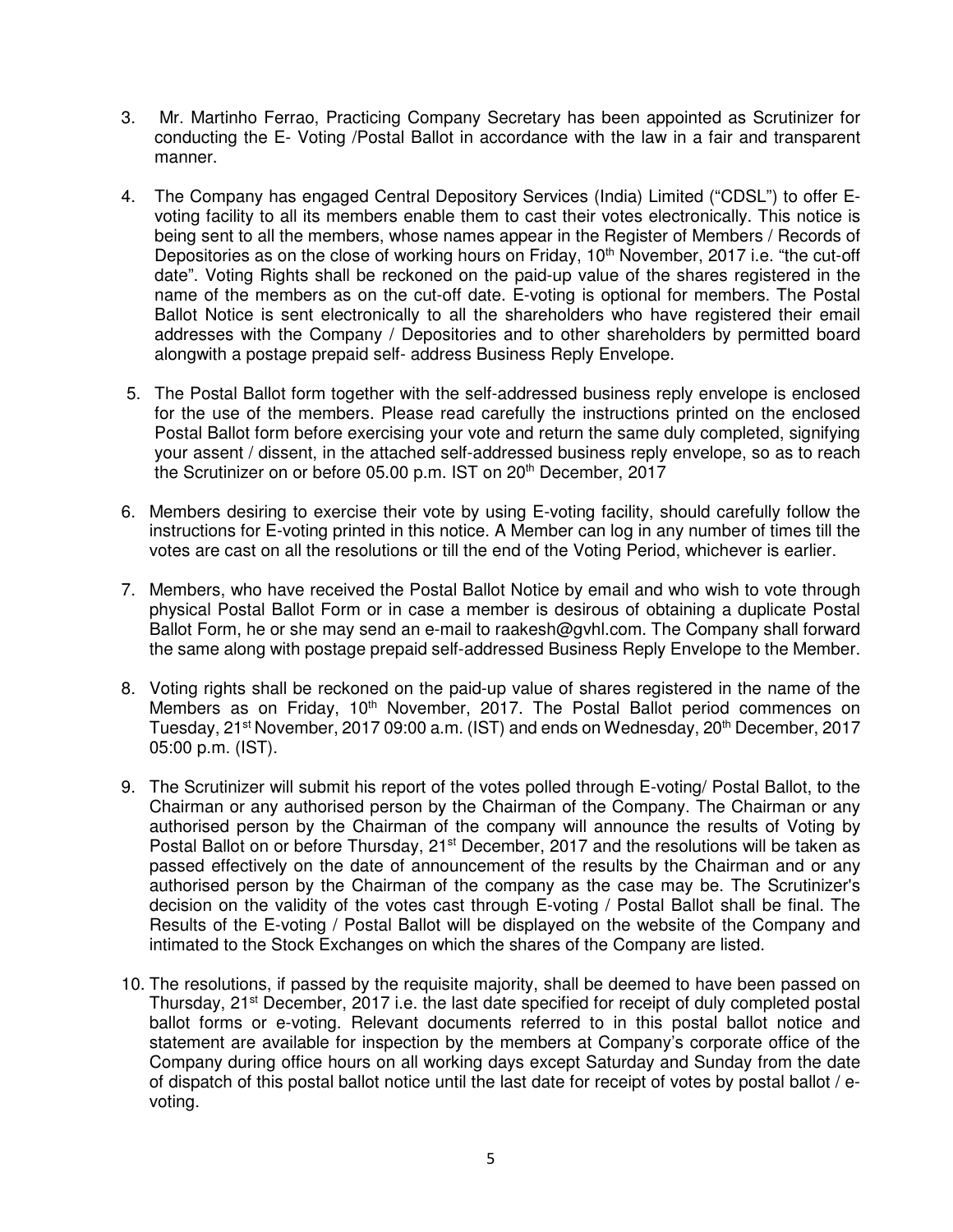11. Members cannot exercise votes by proxy.

# 12. **VOTING THROUGH ELECTRONIC MEANS:**

In compliance with Regulation 44, SEBI Listing Obligation and Disclosure Requirements, 2015 (the "Listing Regulations") and Sections 108, 110 and other applicable provisions of the Companies Act, 2013, read with the related Rules, the Company is pleased to provide e-voting facility to all its Members, to enable them to cast their votes electronically instead of dispatching the physical Postal Ballot Form by post. The Company has engaged the services of CDSL for the purpose of providing e-voting facility to all its Members.

## **The instructions to shareholders for E-voting are as under: In case of members receiving e-mail:**

- (i) Log on to the e-voting website www.evotingindia.com
- (ii) Click on "Shareholders" tab.
- (iii) Now Enter your User ID
	- a. For CDSL: 16 digits beneficiary ID,
	- b. For NSDL: 8 Character DP ID followed by 8 Digits Client ID,
	- c. Members holding shares in Physical Form should enter Folio Number registered with the Company.
- (iv) Next enter the Image Verification as displayed and Click on Login.
- (v) If you are holding shares in demat form and had logged on to www.evotingindia.com and voted on an earlier voting of any company, then your existing password is to be used.
- (vi) If you are a first time user follow the steps given below:

|                  | For Members holding shares in Demat Form and                                                                                                                                                                                                                                                                                                                                                                                                                                                                                              |
|------------------|-------------------------------------------------------------------------------------------------------------------------------------------------------------------------------------------------------------------------------------------------------------------------------------------------------------------------------------------------------------------------------------------------------------------------------------------------------------------------------------------------------------------------------------------|
|                  | <b>Physical Form</b>                                                                                                                                                                                                                                                                                                                                                                                                                                                                                                                      |
| PAN <sup>*</sup> | Enter your 10 digit alpha-numeric *PAN issued by Income Tax<br>Department (Applicable for both demat shareholders as well as<br>physical shareholders)                                                                                                                                                                                                                                                                                                                                                                                    |
|                  | Members who have not updated their PAN with the<br>$\bullet$<br>Company/Depository Participant are requested to use the first<br>two letters of their name and the last 8 digits of the demat<br>account/folio number in the PAN field.<br>In case the folio number is less than 8 digits enter the<br>$\bullet$<br>applicable number of 0's before the number after the first two<br>characters of the name in CAPITAL letters. E.g. If your name<br>is Ramesh Kumar with folio number 100 then<br>enter<br>RA00000100 in the PAN field. |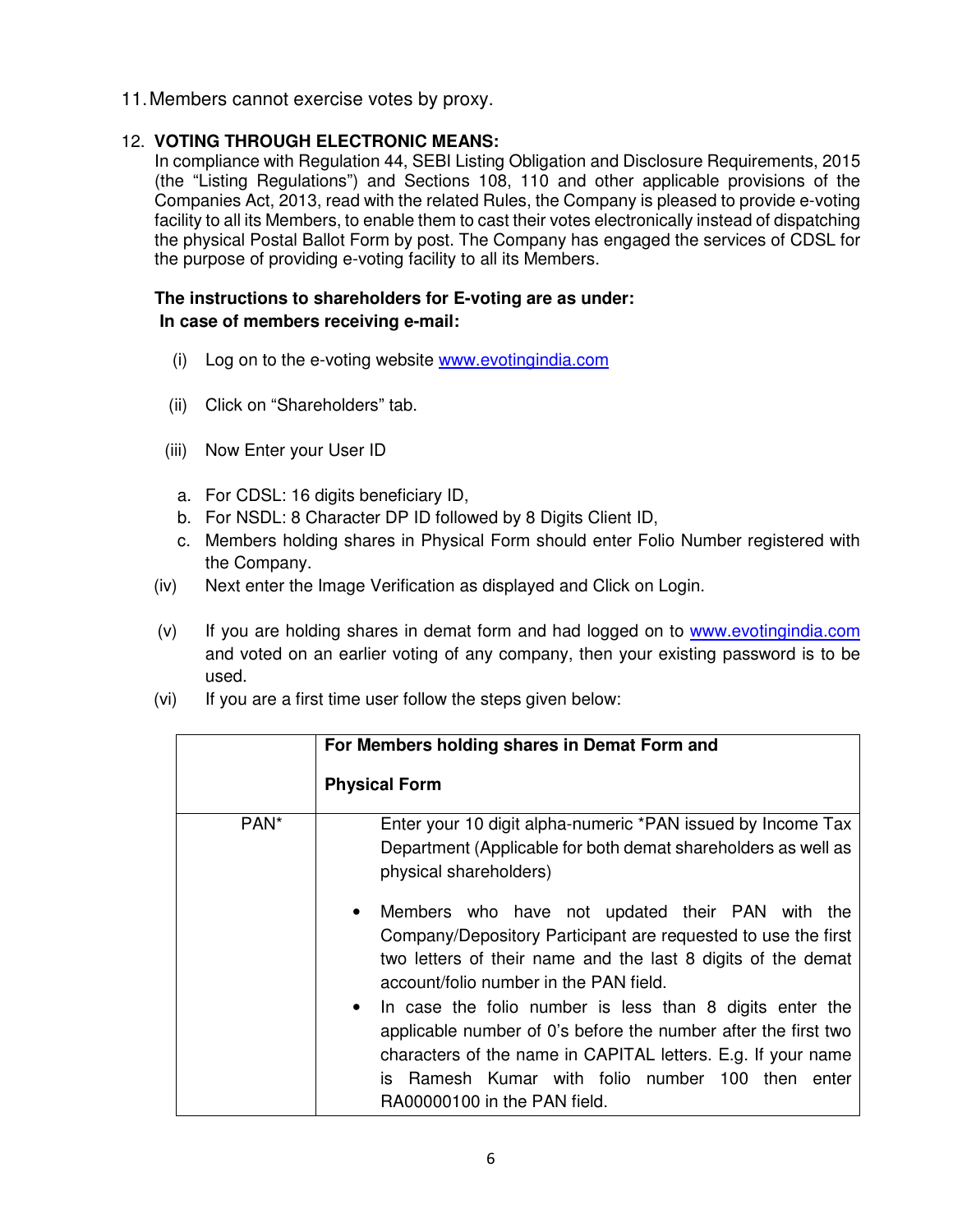| DOB#                                | Enter the Date of Birth as recorded in your demat account or in<br>the company records for the said demat account or folio in<br>dd/mm/yyyy format.                                                                                                 |
|-------------------------------------|-----------------------------------------------------------------------------------------------------------------------------------------------------------------------------------------------------------------------------------------------------|
| <b>Dividend</b><br>Bank<br>Details# | Enter the Dividend Bank Details as recorded in your demat<br>account or in the company records for the said demat account<br>or folio.                                                                                                              |
|                                     | • Please enter the DOB or Dividend Bank Details in order to<br>login. If the details are not recorded with the depository or<br>company please enter the number of shares held by you as on<br>the cut off date in the Dividend Bank details field. |

- (vii) After entering these details appropriately, click on "SUBMIT" tab.
- (viii) Members holding shares in physical form will then reach directly the Company selection screen. However, members holding shares in demat form will now reach 'Password Creation' menu wherein they are required to mandatorily enter their login password in the new password field. Kindly note that this password is to be also used by the demat holders for voting for resolutions of any other company on which they are eligible to vote, provided that company opts for e-voting through CDSL platform. It is strongly recommended not to share your password with any other person and take utmost care to keep your password confidential.
- (ix) For Members holding shares in physical form, the details can be used only for e-voting on the resolutions contained in this Notice.
- (x) Click on the EVSN for the relevant **"GLOBAL VECTRA HELICORP LIMITED"** on which you choose to vote.
- (xi) On the voting page, you will see "RESOLUTION DESCRIPTION" and against the same the option "YES/NO" for voting. Select the option YES or NO as desired. The option YES implies that you assent to the Resolution and option NO implies that you dissent to the Resolution.
- (xii) Click on the "RESOLUTIONS FILE LINK" if you wish to view the entire Resolution details.
- (xiii) After selecting the resolution you have decided to vote on, click on "SUBMIT". A confirmation box will be displayed. If you wish to confirm your vote, click on "OK", else to change your vote, click on "CANCEL" and accordingly modify your vote.
- (xiv) Once you "CONFIRM" your vote on the resolution, you will not be allowed to modify your vote.
- (xv) You can also take out print of the voting done by you by clicking on "Click here to print" option on the Voting page.
- (xvi) If Demat account holder has forgotten the changed password then Enter the User ID and the image verification code and click on Forgot Password & enter the details as prompted by the system.
- (xvii) Non-Individual shareholders (i.e. other than Individuals, HUF, NRI etc.) are required to log on to https://www.evotingindia.co.in and register themselves as Corporate.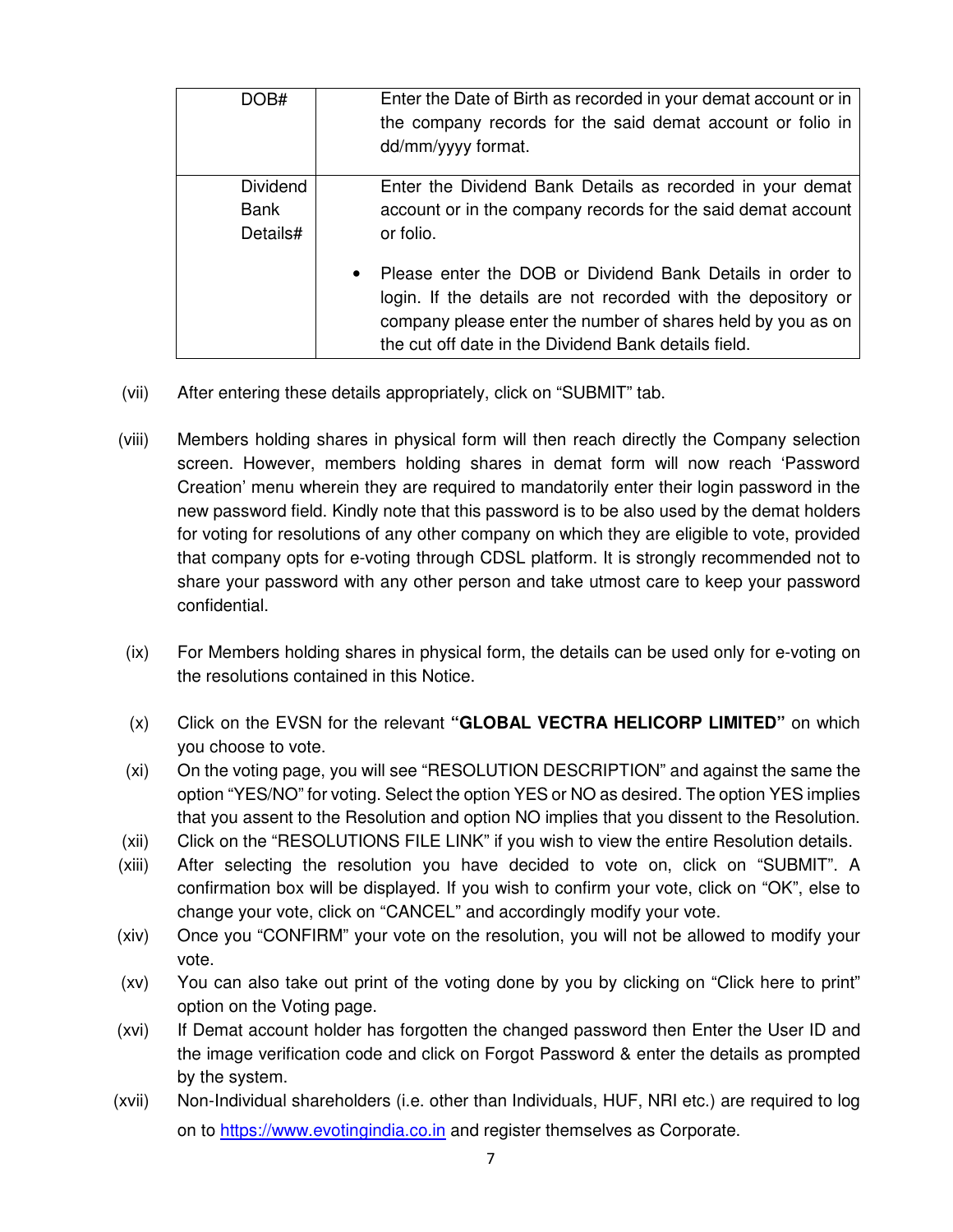- They should submit a scanned copy of the Registration Form bearing the stamp and sign of the entity to helpdesk.evoting@cdslindia.com.
- After receiving the login details they have to create a user who would be able to link the account(s) which they wish to vote on.
- The list of accounts should be mailed to helpdesk.evoting@cdslindia.com and on approval of the accounts they would be able to cast their vote.
- They should upload a scanned copy of the Board Resolution and Power of Attorney (POA) which they have issued in favour of the Custodian, if any, in PDF format in the system for the scrutinizer to verify the same.
- (xviii) In case of members receiving the physical copy of Postal Ballot Notice, please follow all steps from sr. no. (I) to sr. no. (xvii) above to cast vote.
- (xix) The voting period begins on  $21^{st}$  November, 2017 9.00 a.m. (IST) and ends on  $20^{th}$ December, 2017 5.00 p.m. (IST). During this period shareholders of the Company, holding shares either in physical form or in dematerialized form, as on the cut-off date of  $10<sup>th</sup>$ November, 2017 may cast their vote electronically. The e-voting module shall be disabled by CDSL for voting thereafter.
- (xx) In case you have any queries or issues regarding e-voting, you may refer the Frequently Asked Questions ("FAQs") and e-voting manual available at www.evotingindia.co.in under help section or write an email to helpdesk.evoting@cdslindia.com.
- II. The voting rights of shareholders shall be in proportion to their shares of the paid up equity share capital of the Company as on the cut-off date of 10<sup>th</sup> November, 2017.
- III. A copy of this notice has been placed on the website of the Company and CDSL.
- IV. Mr. Martinho Ferrao, Practicing Company Secretary as Scrutinizer (Certificate of Practicing Number 5676) has been appointed as the Scrutinizer to scrutinize the e-voting process (including the ballot form received from who do not have access to the e-voting process) in a fair and transparent manner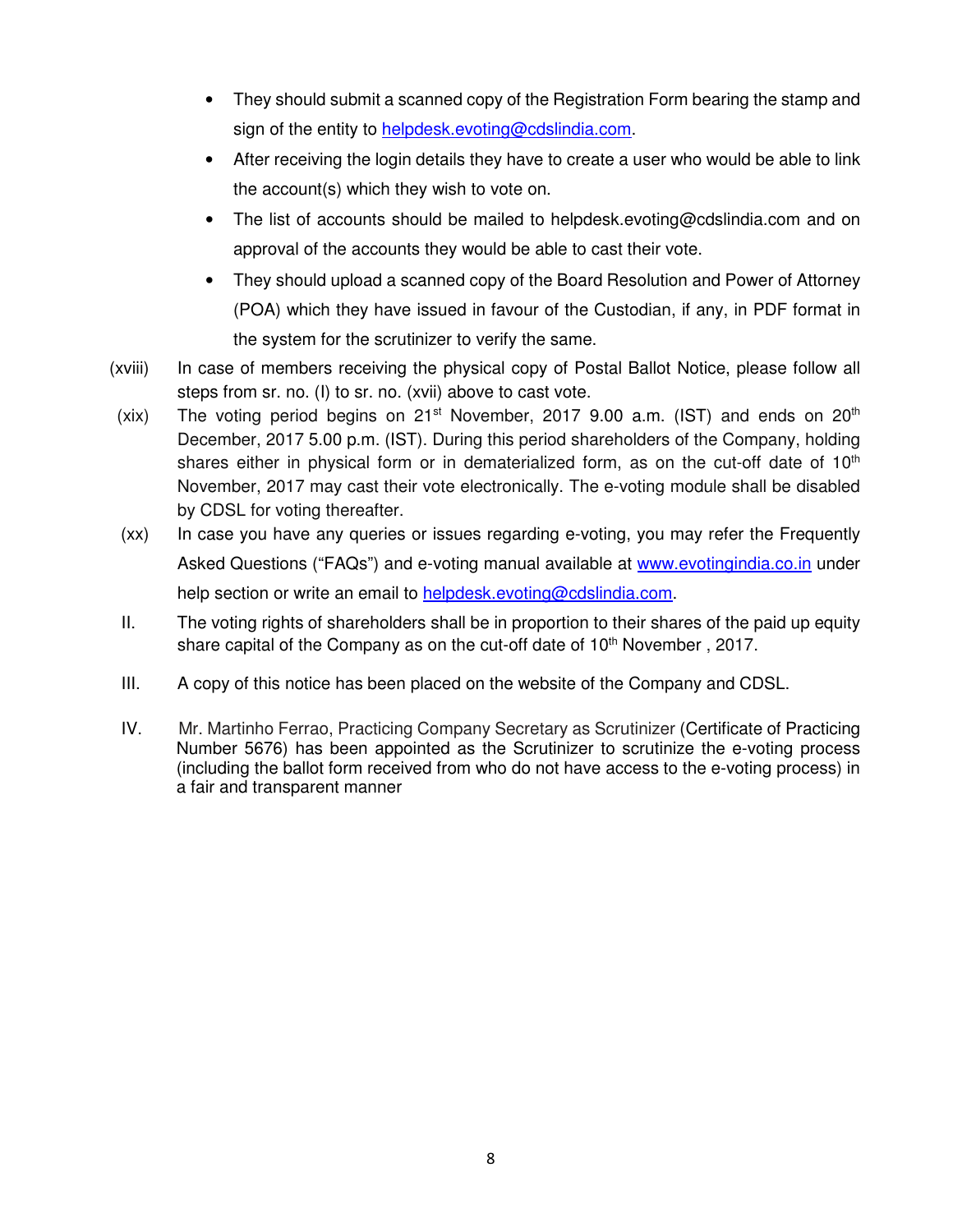## **Explanatory Statement pursuant to Section 102 of the Companies Act, 2013**

#### **Item No. 1 & 2**

The Company had issued 65,93,490 (Sixty Five Lakhs Ninety Three Thousand Four Hundred Ninety) 5.46% Non-Convertible Cumulative Redeemable Preference shares of face value 100/- (Rupees Hundred only) each issued at a price of 100/- (Rupees Hundred only) each i.e. at a nominal value of 100/- (Rupees Hundred only) per share to M/s Vectra Limited, a Company incorporated under the laws of United Kingdom. The said preference shares were allotted on 27.12.2010 for a period of 7 years from the date of allotment with an option to the Company to vary the terms and conditions, if required. The rate of dividend payable on the preference shares is 5.46% on the face value of the shares.

These preference shares would have been redeemed at a par on 26.12.2017. As Company is not able to redeemed, the approval of the equity shareholders is required to change the terms and conditions of the Non-Convertible Cumulative Redeemable Preference Shares into Optionally Convertible Cumulative Redeemable Preference Shares for a further period of 10 years from the date they were to be due for redemption.

The Company has requested to the Preference Share holder to change the terms and condition of Preference Shares from Non-Convertible Cumulative Redeemable Preference Shares to Optionally Convertible Cumulative Redeemable Preference Shares for a further period of 10 years from the date they were to be due for redemption and the Global Vectra Helicorp Limited will have choice either to redeemed the OCCRPS at Rs. 10/- or settling the preference share holder by issuing 73,26,100 Equity Shares of Rs. 10/- each issued at a premium of Rs. 80/- per shares at any time but not later than 10 years from the date they were to be due for redemption. The Preference Shareholder has agreed for the same. As the issue of these preference shares was approved by the equity shareholders at the Extra Ordinary General Meeting held on 1<sup>st</sup> February, 2009, their approval to change the terms and conditions is being sought.

The Resolution is proposed pursuant to the provisions of the Companies Act, 2013. The Directors approved this item on the  $7<sup>th</sup>$  September 2017 and recommends the resolutions as set out at Item No. 1 & 2 of the accompanying Notice for the approval of members.

None of the other Directors and Key Managerial Personnel or their relatives are concerned or interested in any way in the said Resolution.

### **Item No. 3**

The Company had passed a Special Resolution in 2014 Pursuant to provisions of Section 2(76) and 188(1) of the Companies Act 2013 that govern the Related Party Transactions require a Company to obtain prior approval of shareholders by way of a Special Resolution.

Due to Implementation of Ind As with effect from 1<sup>st</sup> April, 2017, Company need to add group company and increase the limits. The transaction is between the Companies which are related parties as per the provisions of Section 2(76) and other applicable sections of the Companies Act, 2013, the proposed leasing, Maintenance, Repairs and overhaul Services, IT and ERP Services, loan, investment, guarantee (s) / security(ies), Letter of Credit, Buyers Credit would attract